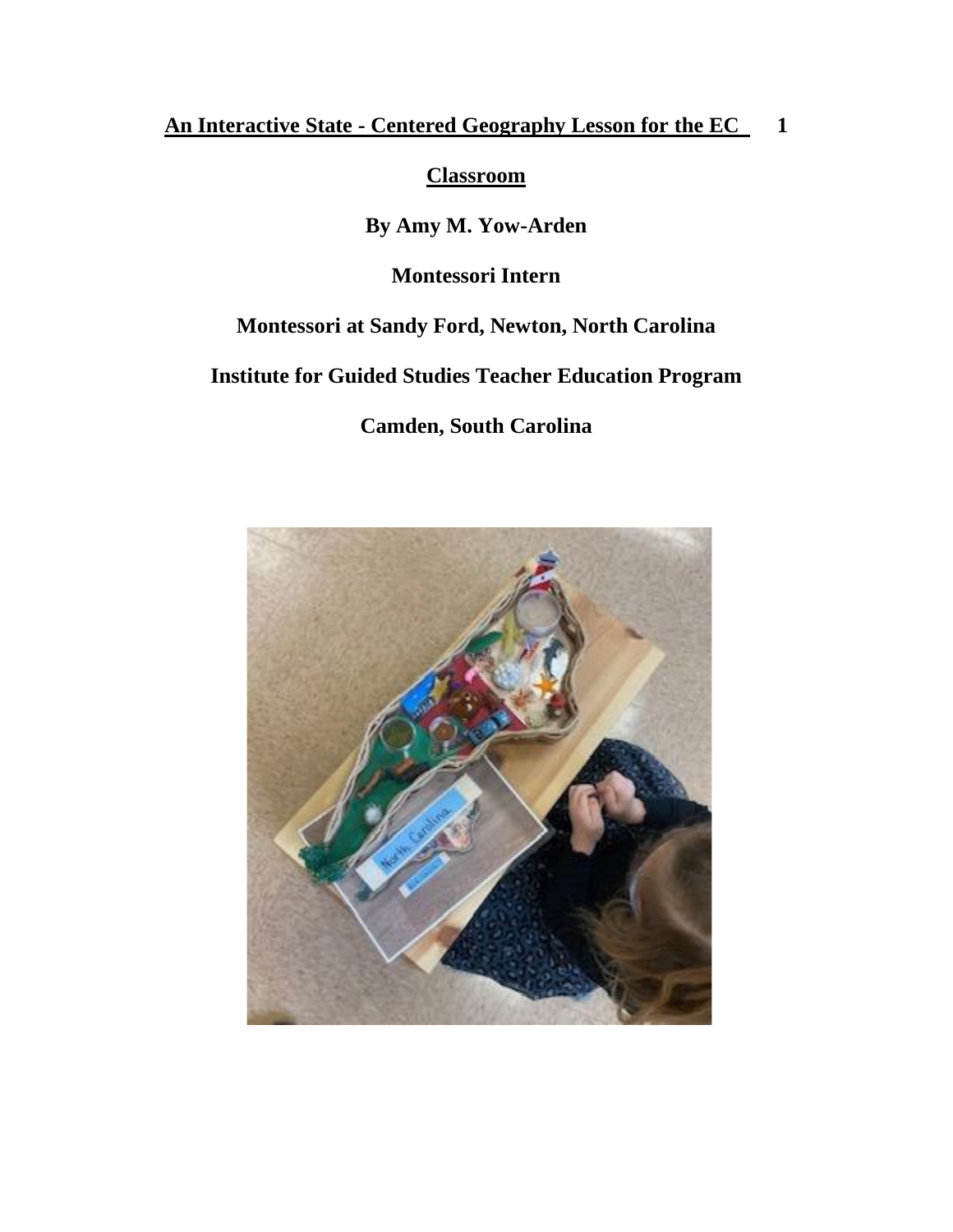We all know, as Montessori trained Guides that the Montessori Cultural Studies curriculum provides children with an opportunity to explore the larger world.

Students learn about the people, terrain, plants, animals, artifacts and foods of each continent as they study them in the course of the three – year cycle. The Montessori geography materials provide the initial avenue for their debut into the world for which they are a part, by introducing them to the physical world that surrounds them. The use of the land and water globe, continent globe and puzzle maps are highly sensorial in nature and provide a rich presentation accompanied by texture, movement and highly vivid colors, all very appealing to the young child. As the child works with the world map and the six puzzle maps of the continents, they finally reach the puzzle map of the United States. Then what? That's when I desired to continue along this traveling journey from the abstract to the more concrete and narrow the scope to that of the child's home state.

I set out to design a lesson which contained many of the same attractive components aligned with the Montessori principles, as seen in the geography materials that would impart a growing knowledge of the child's home state, all the while being FUN and interactive! I was actually amazed how easily and quickly this lesson was to put together! That 's a definite bonus in my book, as our time and energy is a valuable and highly coveted resource in order for us to maintain a sufficient work, play, leisure and life balance.

The materials are mainly ones that you already have within your classroom or that can be inexpensively purchased. I got super lucky, as I located a deal at my local thrift store of a North Carolina shaped basket, which set me back a whopping \$3.00! Another

**2**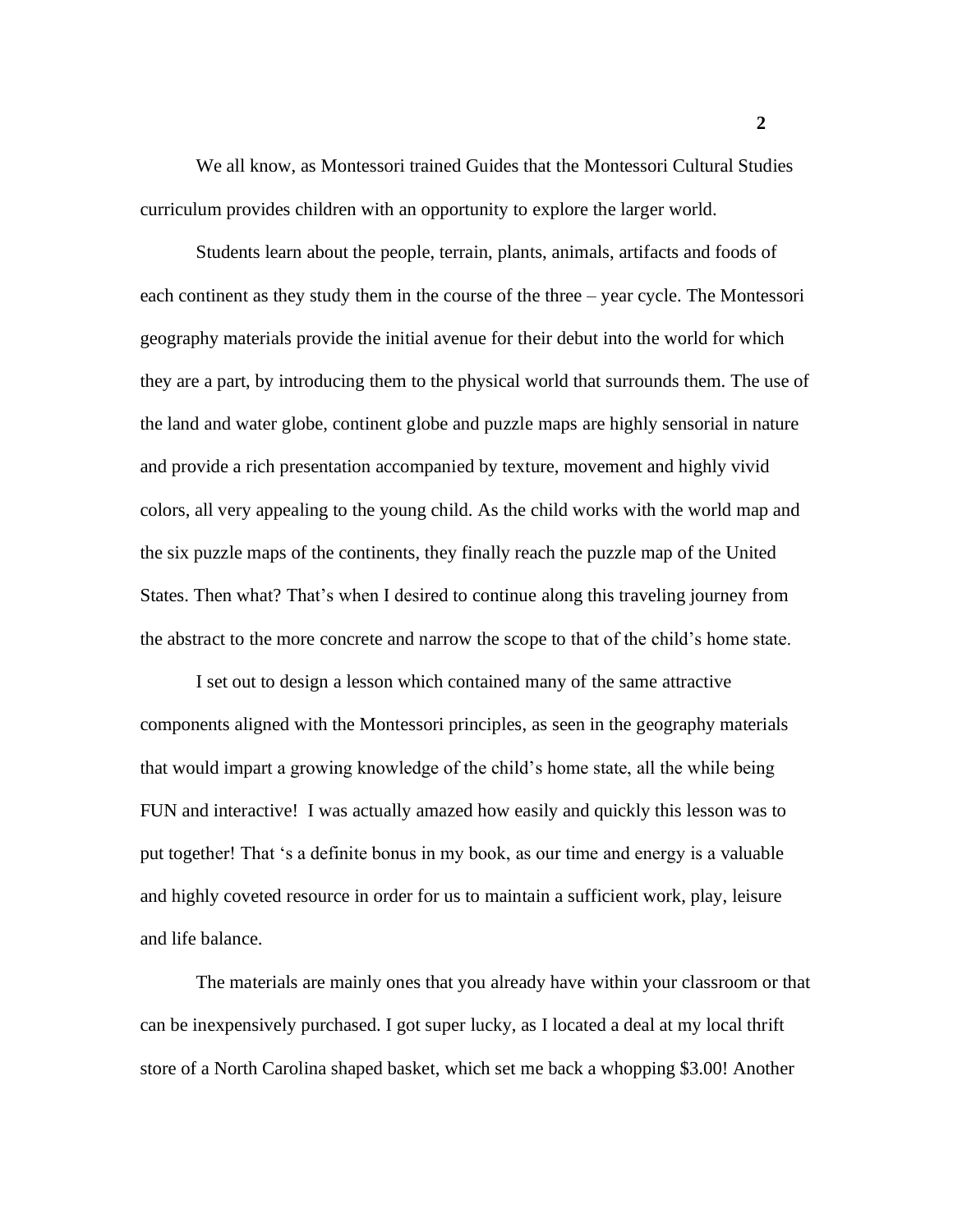bonus! The most time consuming task was to do a small amount of research for your individual state of interest and note such things as pertinent; flag, capital, terrain, agriculture, manufacturing, peoples, animals, reptiles, foods, landmarks, etc. I narrowed these findings down to the most common ones (state reptile, mammal, fish, bird, rock, plant, flower, beverage, etc.) and things that a small child would like to manipulate and would comprehend its significance quite easily.

These baskets can be found on Amazon and Etsy, but can be found in thrift stores and yard sales, if you are lucky. I have seen plastic serving trays and ice cube state shaped trays as well. One could use any shaped container to house the lesson as long as it relates to your individual state of emphasis. Here one link of many as an example.

## https://www.amazon.com/dp/B00A3KFO94/ref=cm\_sw\_r\_em\_api\_glt\_fabc\_ZXY5BEE PK3ZBHHVV899F

I began by designating North Carolina into its' three geographic regions and used different colors of paper to highlight the contrast between the regions. These regions were cut out and laminated to fit perfectly into its' respective region. I placed samples of the soil or terrain in small plastic containers, to coincide with each region, such as moss, red dirt and sand. The next part is to gather your items and or photos, then place each one into its' corresponding region, where it is commonly found. After placing all of the items, I took a picture in order to make a control for the child to follow. I also included some larger items that wouldn't fit into the basket, but the child understood it to be an important part of the lesson and placed it above or below its respective region as demonstrated by me in the presentation. Some examples of the larger items were the shell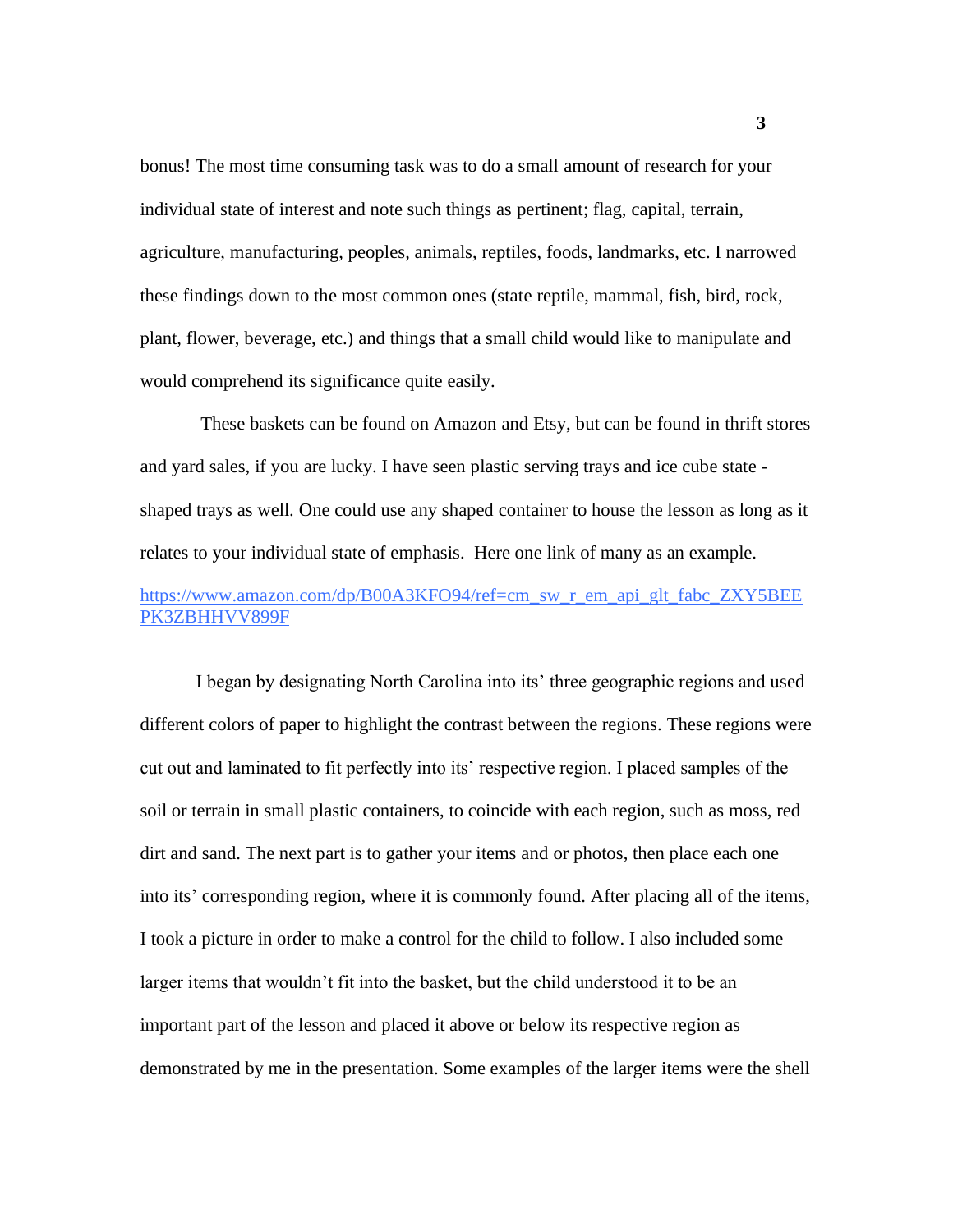of an Eastern Box Turtle (state reptile), large pin cone (state tree) and a wooden chair (furniture capital of the world). An extension of this lesson is to trace onto paper and cut along the outline of the state basket. If the child desires to do so, they could also color or paint each of the three regions and label them accordingly. I found this lesson to be a nice introduction for the younger child and an avenue for greater inquiry and exploration for the older child should they wish to do so. The initial presentation may include only one of the regions, and very few items or all of the regions and items, depending on the level of interest and readiness demonstrated by the child.

This was a very popular lesson in our classroom and highly informative on a level that the young child could understand, but most importantly ENJOYED!



**Presentation 1:**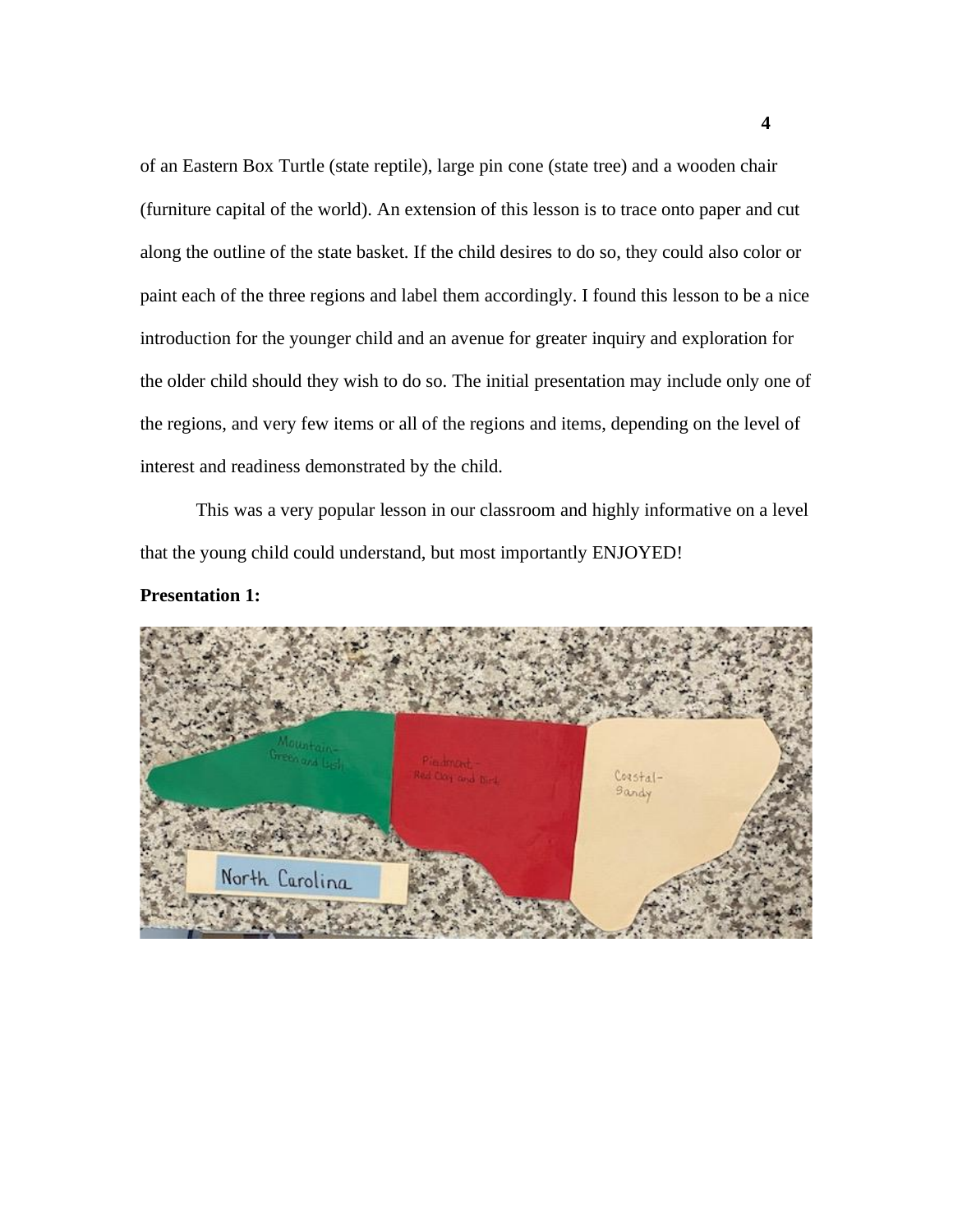**Close up of Geographical Regions:**



**Piedmont Region**



**Coastal Region**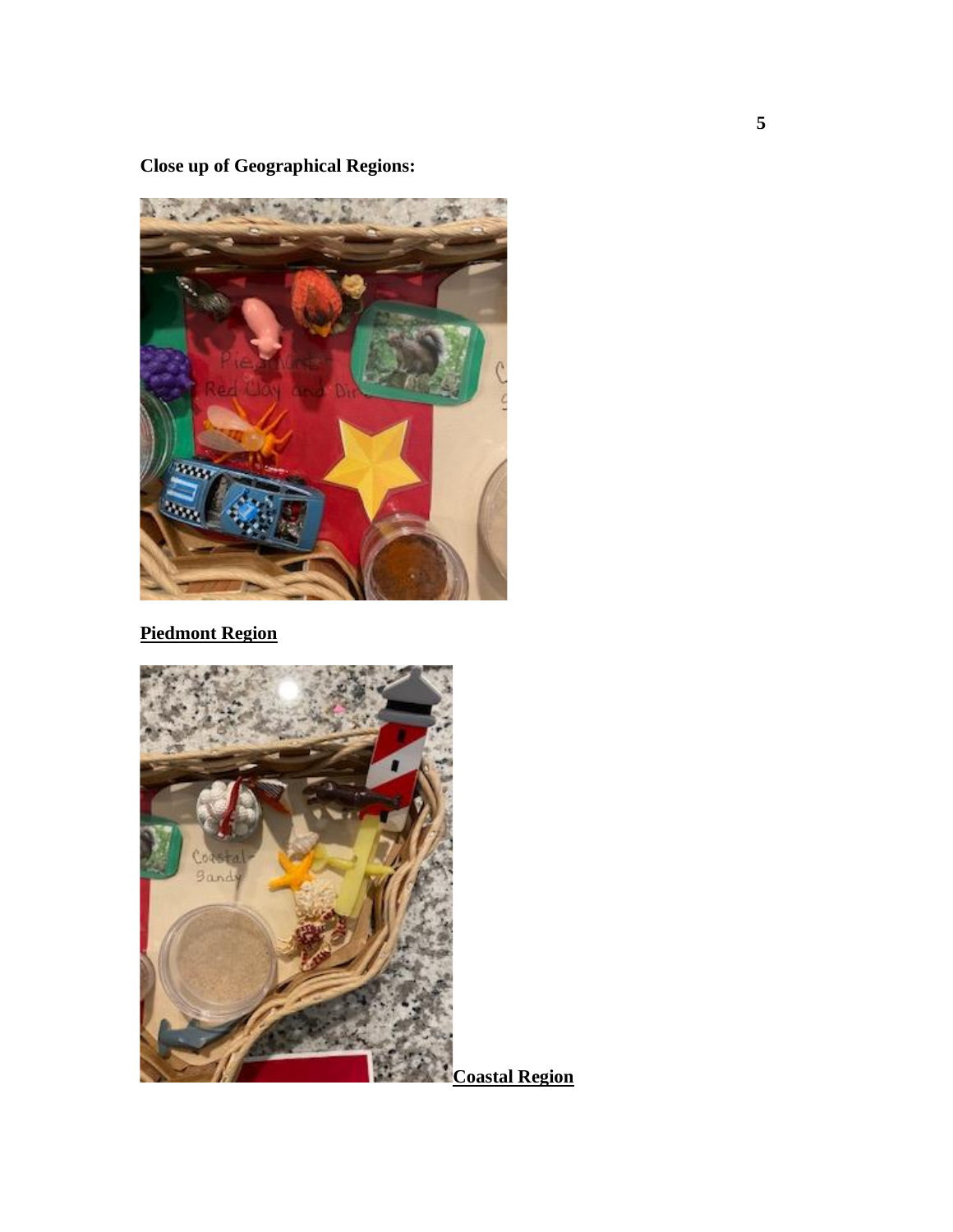

**Mountain Region** 

**Complete Presentation:**